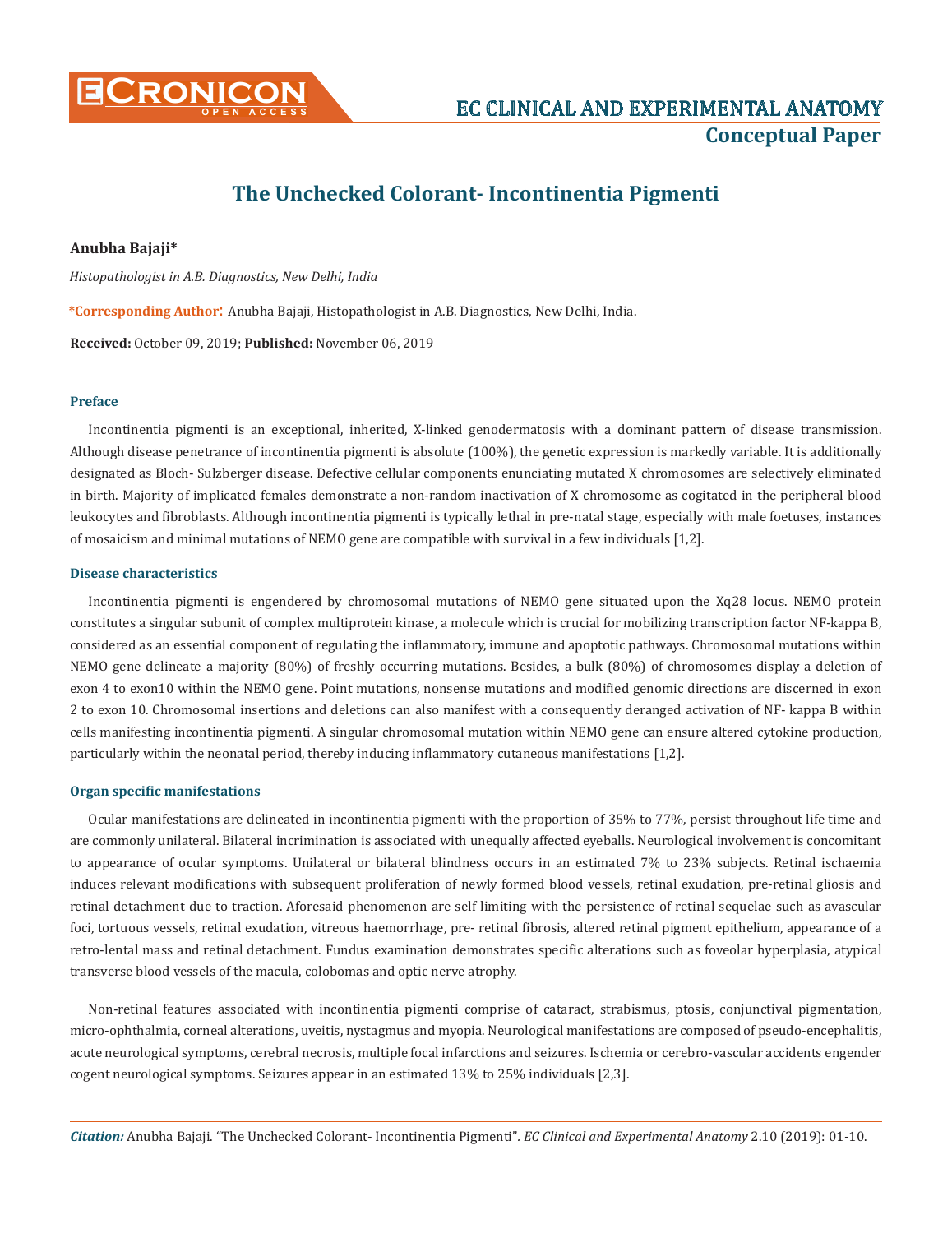Dental manifestations are constituted by missing teeth, conoid teeth, delayed tooth eruption, anomalous primary and permanent dentition, lack of teeth, disrupted formation of dental enamel, appearance of dental cavities and dento-facial deformities. Congenital dental malocclusion can be encountered with incontinentia pigmenti.

Breast anomalies occur in nearly 1% individuals and are denominated by supernumerary nipples, hypoplastic nipples, hypoplasia of breast tissue and anomalous pigmentation of the nipple. Skeletal abnormalities arise in around 20% subjects and are designated as scoliosis, hemivertebra, spina bifida, syndactyly, ear defects, increased rib quantification, chondrodystrophy, club foot, short stature and dwarfism [2,3].

Oral lesions are defined by soft palate hypoplasia, cleft palate, cleft lip, ogival palate, high arched palate and disorders of swallowing and voice enunciation.

Cardiac aberrations essentially manifest as ventricular endo-myocardial fibrosis, tricuspid insufficiency and pulmonary hypertension.

Eosinophilia (≈65%) can be elucidated in approximately 88% individuals implicated with incontinentia pigmenti [1,3].

#### **Clinical elucidation**

Cutaneous manifestations indicative of disease progression appear in distinct chronological stages with proportionate overlapping or failure of emergence of distinctive stages.

Stage one is designated as the inflammatory or vesicular stage and exhibits a characteristic occurrence of papules, vesicles and pustules superimposed upon an erythematous substratum. Lesions are exemplified in a linear fashion along lines of Blaschko and vary in magnitude from one millimetre to one centimetre or beyond. Lesions appearing in stage one require a demarcation from herpes simplex or impetigo. Although preponderant in the extremities, lesions can arise in the torso or head and neck. Vesicular stage is detected in a majority (90% to 95%) of subjects which usually demonstrate lesions at birth or within first few weeks of neonatal life. Lesions usually disappear at four months. Relapsing, self limited lesions can be associated with an acute febrile illness in older children or adolescents [4,5].

Stage two is cogitated as the verrucous stage and typically displays a linear distribution of plaques or warty papules within lines of Blaschko which are superimposed upon an erythematous substructure. The torso, extremities, head and neck are incriminated. Lesions arise within 2 weeks to 6 weeks of neonatal life and usually disappear within six months.

Warty lesions are frequently encountered (70%), depict a penchant for palms or soles, appear as linearly configured, verrucous striae during the course of disease and can extend into adulthood.

Stage three is denominated as the hyper-pigmented stage and exhibits linear or whorled, brownish, pigmented lesions accompanied with tissue atrophy. Stage of hyperpigmentation occurs in a majority (90% to 98%) instances of incontinentia pigmenti. Lesions are commonly configured upon the torso, extremities or cutaneous folds of the head and neck. Nipples, axilla and groin can be implicated with hyperpigmentation. The lesions may not always be situated within the preceding area of cutaneous involvement or sites of preliminary lesions. Thus, hyperpigmentation can ensue as an independent phenomenon, apart from the activation of inflammatory process. Lesions are generally discerned within the first month of life and disappear during adolescence. Nevertheless, hyperpigmentation of axilla and groin can subsist up to forty years of age [4,5].

Stage four is nomenclated as the atrophic stage or stage of hypo-pigmentation and is characterized by foci of hypopigmentation, atrophy and absence of hair. Frequently, lower extremities are implicated. Lesions arise during adolescence and can be discerned in adulthood. Patches of hypopigmentation can be permanent. Stage of hypopigmentation is delineated in an estimated 30% to 75% subjects with incontinentia pigmenti or subtle, atrophic lesions can occur in a majority of individuals [4,5].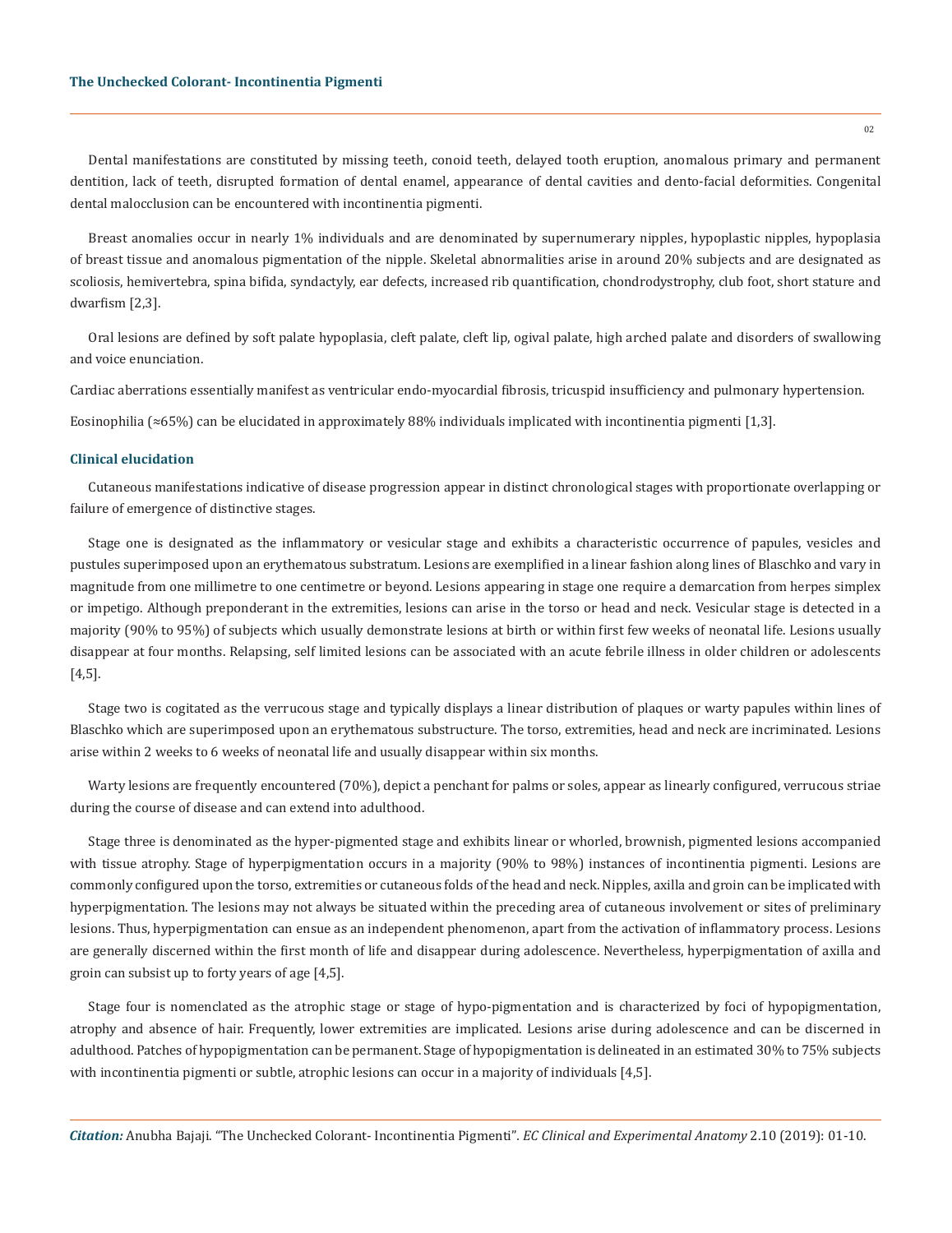Histopathological elucidation is contingent to the specific stage of cutaneous lesions. Stage one or the vesicular stage demonstrates an intra-epidermal spongiosis accompanied with an eosinophilic, neutrophilic or infrequently basophilic inflammatory infiltrate. Enlarged, dyskeratotic epithelial cells are observed.

Stage two or verrucous stage can exhibit acanthosis, hyperkeratosis and papillomatosis of the superimposed epithelium. Eosinophilic infiltration eventually ensues.

Stage three or stage of hyperpigmentation depicts severe incontinence of melanin pigment. Stage four or the atrophic phase characteristically delineates an absence of melanin pigment within the epidermis accompanied by a lack of eccrine glands [6,7].

Hair modifications with incontinentia pigmenti are encountered in an estimated 28% to 38% individuals. Scarring alopecia of the vertex is a frequent manifestation along with absence or hypoplasia of eyebrows and eyelashes. Infants can display sparse hair which subsequently appear dull and brittle.

Ungual alterations are implicated in around 40% instances with modifications of nails of hand and feet or incrimination of a singular nail. Fingernails are commonly implicated with koilonychia, yellowish pigmentation of nails and nail dystrophy. Nails are fragile, brittle and demonstrate longitudinal or transverse slits with extensions up to foci of hyperkeratosis and onycholysis. Infrequently, incontinentia pigmenti can depict manifestations within a singular nail. Periungual and subungual keratotic tumours can be cogitated in adolescents or adults and are usually associated with pain, bone deformities and lytic lesions of underlying phalanges [6,7].

#### **Diagnostic criterion**

Approach to diagnosis of incontinentia pigmenti necessitates elucidation of specific criterion.

Major Criterion Cogent features can be discerned with disease evolution from infancy to adulthood:

- Erythema with subsequent emergence of linearly arranged blisters or vesicles abound at various body sites excluding the face and commonly arise in stage one.
- Verrucous lesions predominantly appear upon extremities within lines of Blaschko and are cogitated in stage two.
- Hyper-pigmented streaks and whorls arise chiefly on the trunk along lines of Blaschko during stage three and mitigate during adolescence.
- Pale-tinged, hairless, atrophic, linear streaks or patches commonly arise in stage four and persist through adulthood. Aforementioned lesions can concur within diverse stages and site of lesions may vary [1,2].

Minor Criterion Specific regions can be implicated such as

- Tooth can delineate hypodontia, anodontia, microdontia and abnormally structured teeth.
- Hair alterations can enunciate alopecia, woolly, lusterless, wiry and coarse hair.
- Nails can depict minimal ridging or pitting or onychogryphosis with hypertrophied and curved nails.
- Retina can demonstrate peripheral neovascularization.
- Family history can exemplify an X-linked inheritance and multiple miscarriages [1,2].

# **Differential diagnosis**

Stage one or blistering stage requires a demarcation from conditions such as congenital herpes simplex, varicella zoster, streptococcal bullous impetigo and severe or dystrophic epidermolysis bullosa. Stage two or verrucous stage necessitates a segregation from simple warts and molluscum contagiosum. A histological examination can be beneficial in ambiguous instances.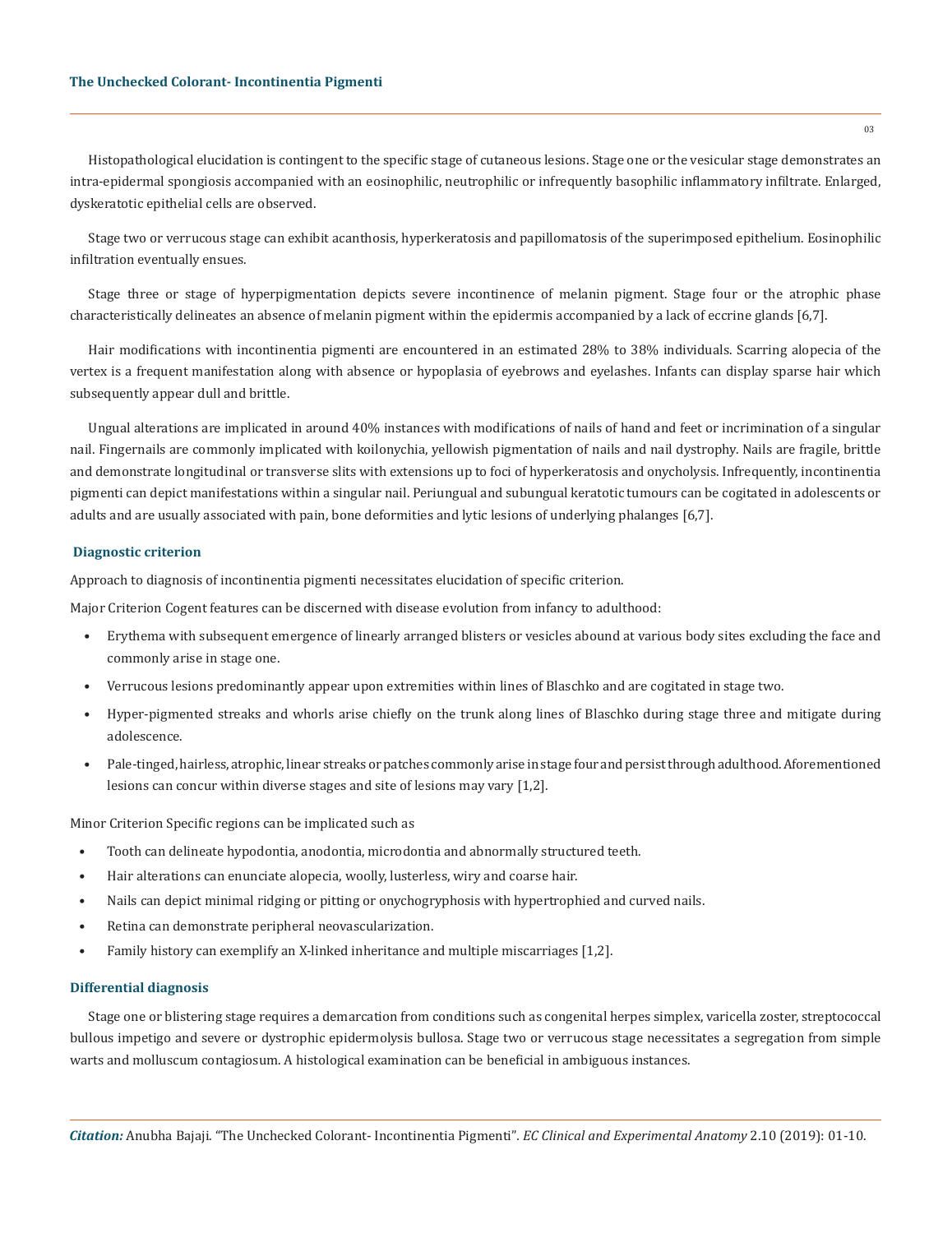Stage three or hyper-pigmented stage requires a distinction from disorders such as linear and whorled pigmentation associated with chromosomal mosaicism, intellectual disability or congenital malformations such as brain anomalies and pigmentation disorders. Hypomelanonsis of Ito demonstrates a phenotype akin to chromosomal mosaicism. Incontinentia pigmenti depicts atypical foci of hyperpigmentation whereas in hypomelanosis of Ito hypo-pigmented zones configure the disease process. Degree of normal pigmentation can be difficult to assess [1,2].

Stage four or atretic phase requires a differentiation from foci recapitulating scarring, vitiligo, localized alopecia or hypopigmentation. Progressive stages of vitiligo can emerge and areas of hypopigmentation are usually circumscribed by hyper-pigmented foci. However, vitiligo is not accompanied by adjunctive, specific stages of incontinentia pigmenti or non cutaneous manifestations. Piebaldism is a nonprogressive autosomal dominant condition confined to cutaneous surfaces.

Naegeli syndrome is an exceptional, autosomal dominant condition implicating cutaneous surfaces and derivatives. Additionally, hyperhidrosis or punctate hyperkeratosis of palms and soles can be observed. The syndrome lacks various clinical stages. Genomic variants of KRT14 can be detected [1,2].

Retinal neovascularization can be observed in retinopathy associated with prematurity and familial exudative vitreo-retinopathy. The condition depicts an X- linked recessive inheritance and constitutes within a spectrum of Norrie disease. It can also demonstrate an autosomal dominant manner of disease penetration [1,2].

#### **Investigative assay**

Molecular methodologies of investigation can be employed such as Single gene testing which employs targeted analysis for discerning the commonly observed IKBKG chromosomal deletion. The assay can be performed singularly or along with sequence analysis of IKBKG gene with a subsequent gene- targeted deletion/duplication chromosomal analysis.

Multigene genomic testing of a chromosomal panel comprised of IKBKG and associated genes can be performed singularly or along with genetic sequence analysis or a deletion/duplication analysis and as an accompaniment of non sequence based genomic tests.

Cutaneous tissue samples can be obtained for cogent histopathological examination, particularly in subjects demonstrating IKBKG genomic variants undetected or non-classifiable with molecular testing [7,8]. Implicated females can delineate eosinophilic infiltration and/or accumulation of extracellular melanin granules on histological examination of the incriminated cutaneous tissue associated with characteristic clinical features.

Implicated males can be clearly diagnosed, particularly in instances of genetic mosaicism. Histological examination and molecular genetic testing can be performed on similar tissue specimen.

Magnetic resonance imaging (MRI) of the brain can be adopted to exclude functional neurologic anomalies. Additionally, magnetic resonance angiography, assessment of physical and mental development and a cogent ophthalmologic examination is mandated [7,8].

# **Therapeutic options**

Vesiculo-pustular lesions of incontinentia pigmenti usually appear in the neonatal phase and require a demarcation from adjunctive dermatoses displaying enhanced morbidity such as impetigo, neonatal congenital bullous dermatoses and autoimmune blistering.

Cutaneous manifestations of incontinentia pigmenti commonly undergo spontaneous resolution. Topical steroids can be administered for inflammatory lesions.

*Citation:* Anubha Bajaji. "The Unchecked Colorant- Incontinentia Pigmenti"*. EC Clinical and Experimental Anatomy* 2.10 (2019): 01-10.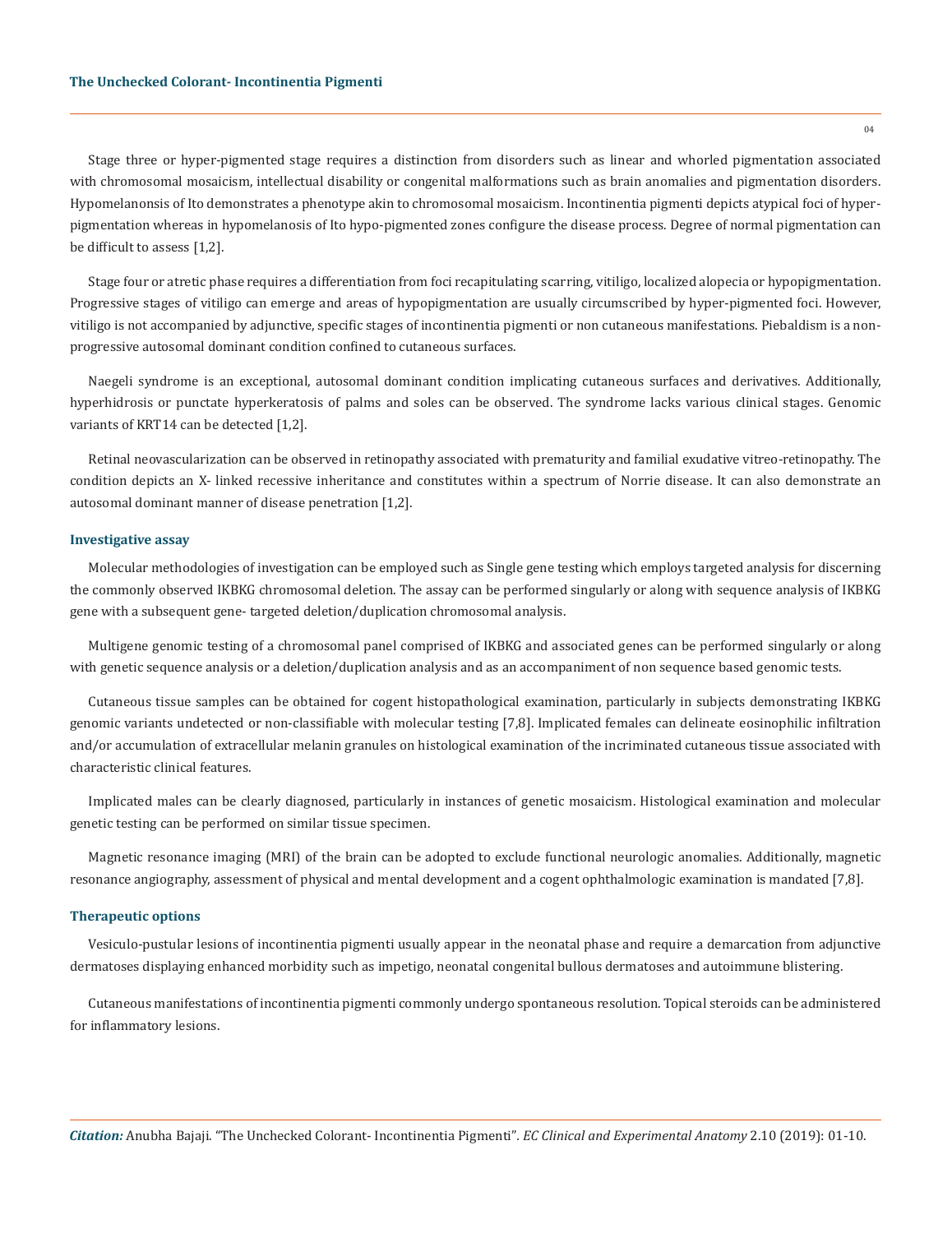Ocular manifestations can be appropriately managed with laser photocoagulation or cryotherapy of ischemic retinal foci in order to curtail the vasculopathy. Surgical intervention is usually unsuccessful when employed in concurrence with retinal detachment. Retinal detachment can be managed with cryotherapy or laser photo-coagulation [8,9].

Neurological symptoms of incontinentia pigmenti do not mandate any specific therapy. Seizures is usually managed symptomatically.

Relevant treatment of blisters and topical treatments can be adopted to relive discomfort and symptoms of superficial cutaneous involvement. Infections or cellulitis can be managed with suitable agents.

Tooth eruption can be appropriately evaluated by a pedodontist. Consultation with a speech pathologist and paediatric nutritionist can be beneficial.

Developmental stimulation or special education can be beneficial for treating developmental delay.

Pulmonary hypertension can be approached with standard measures [8,9].

| <b>Major Criterion</b>                                             |
|--------------------------------------------------------------------|
| Typical neonatal vesicular rash (erythema, vesicles, eosinophilia) |
| Typical hyperpigmentation (along lines of Blaschko on the trunk)   |
| Linear atrophic alopecic lesions                                   |
| <b>Minor Criterion</b>                                             |
| Dental abnormalities                                               |
| Alopecia                                                           |
| Woolly hair, nail abnormalities                                    |
| Retinal disorders                                                  |

*Table 1: Incontinentia pigmenti in the absence of family history [1].*

A singular major criterion is mandatory for diagnosis. Minor criterion supports the diagnosis of incontinentia pigmenti and a complete absence of minor criterion indicates an uncertain diagnosis.

| Diagnostic criterion                                                                                                                     |
|------------------------------------------------------------------------------------------------------------------------------------------|
| Evidence of typical rash or indicative history                                                                                           |
| Cutaneous manifestations-hyperpigmentation, scarring, atrophic lesions,<br>linear atrophic lesions with absence of hair, vertex alopecia |
| Dental abnormalities                                                                                                                     |
| Woolly hair                                                                                                                              |
| Retinal disorders                                                                                                                        |
| Multiple abortions of male foetuses                                                                                                      |

*Table 2: Incontinentia pigmenti in the presence of family history [1].*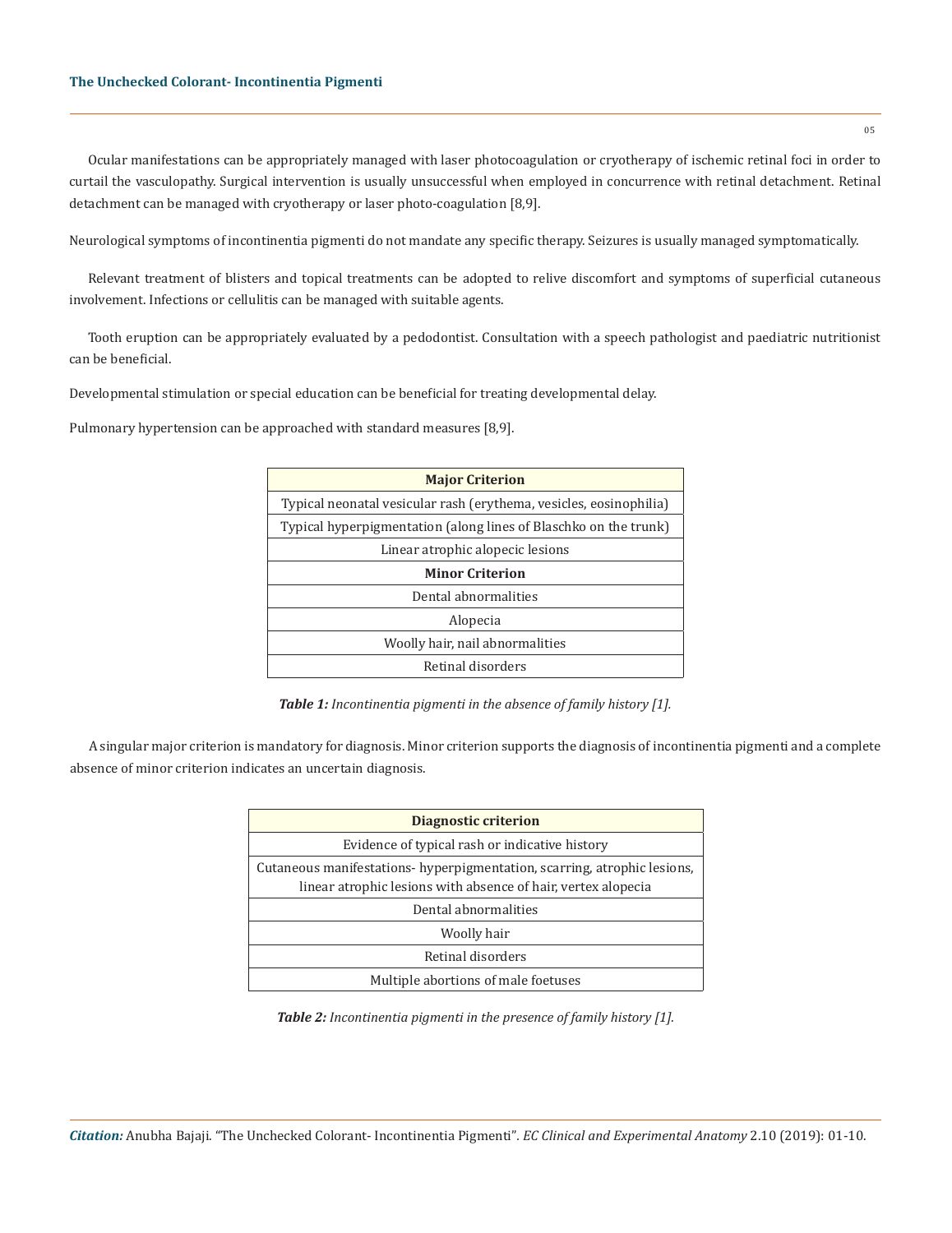

*Figure 1: Incontinentia pigmenti with epithelial spongiosis, eosinophilic and neutrophilic exudate and enlarged dyskeratotic squamous epithelial cells [10].*



*Figure 2: Incontinentia pigmenti with acanthosis, hyperkeratosis and papillomatosis [11].* 



*Figure 3: Incontinentia pigmenti with acanthosis, hyperkeratosis, papillomatosis and epithelial spongiosis [12].*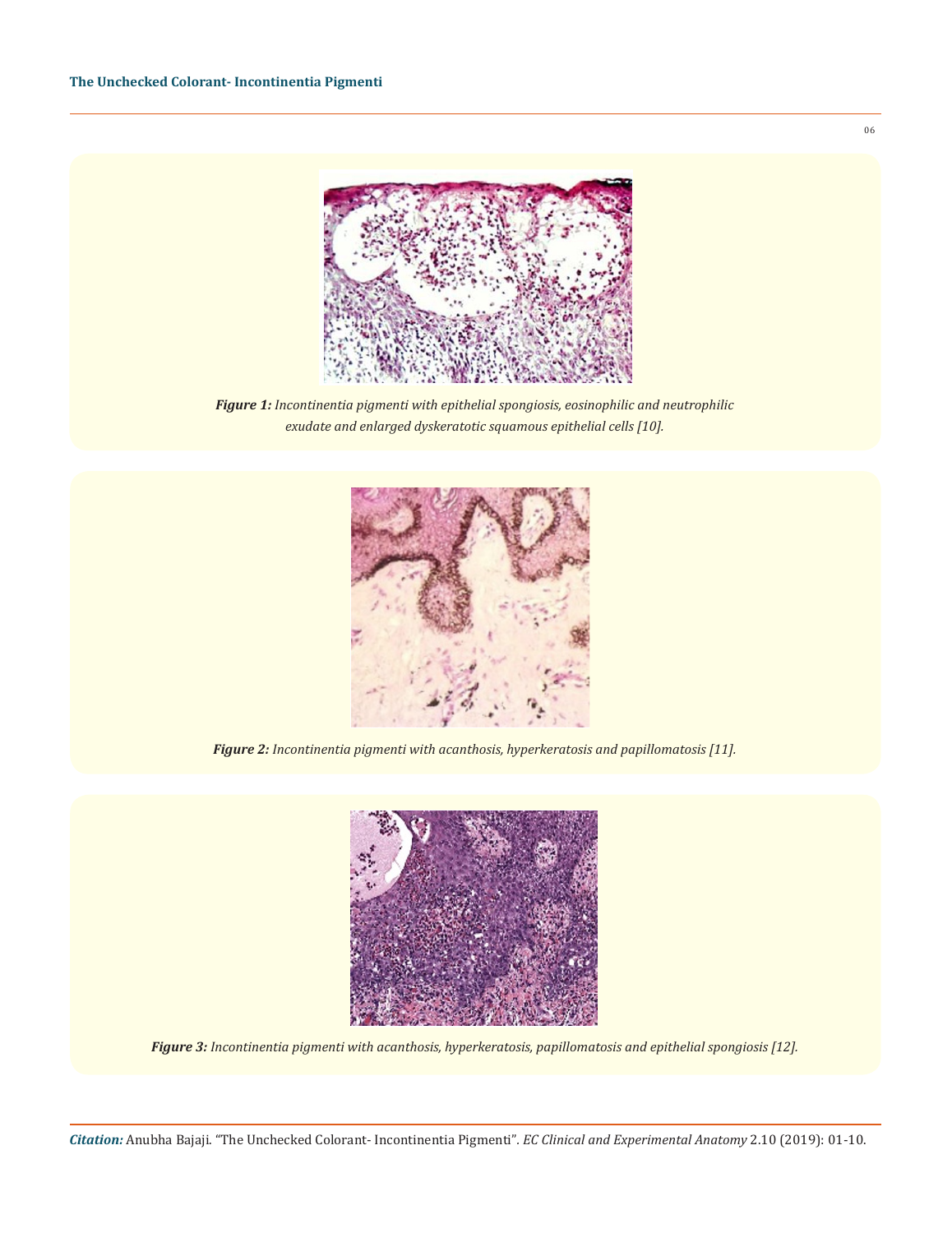

*Figure 4: Incontinentia pigmenti with superficial spongiosis, acanthosis and melanin incontinence [13].* 



*Figure 5: Incontinentia pigmenti with enlarged, hyperkeratotic epithelial cells, acanthosis, hyperkeratosis and melanin incontinence [14].* 



*Figure 6: Incontinentia pigmenti with acanthosis, hyperkeratosis and severe epidermal atrophy [15].*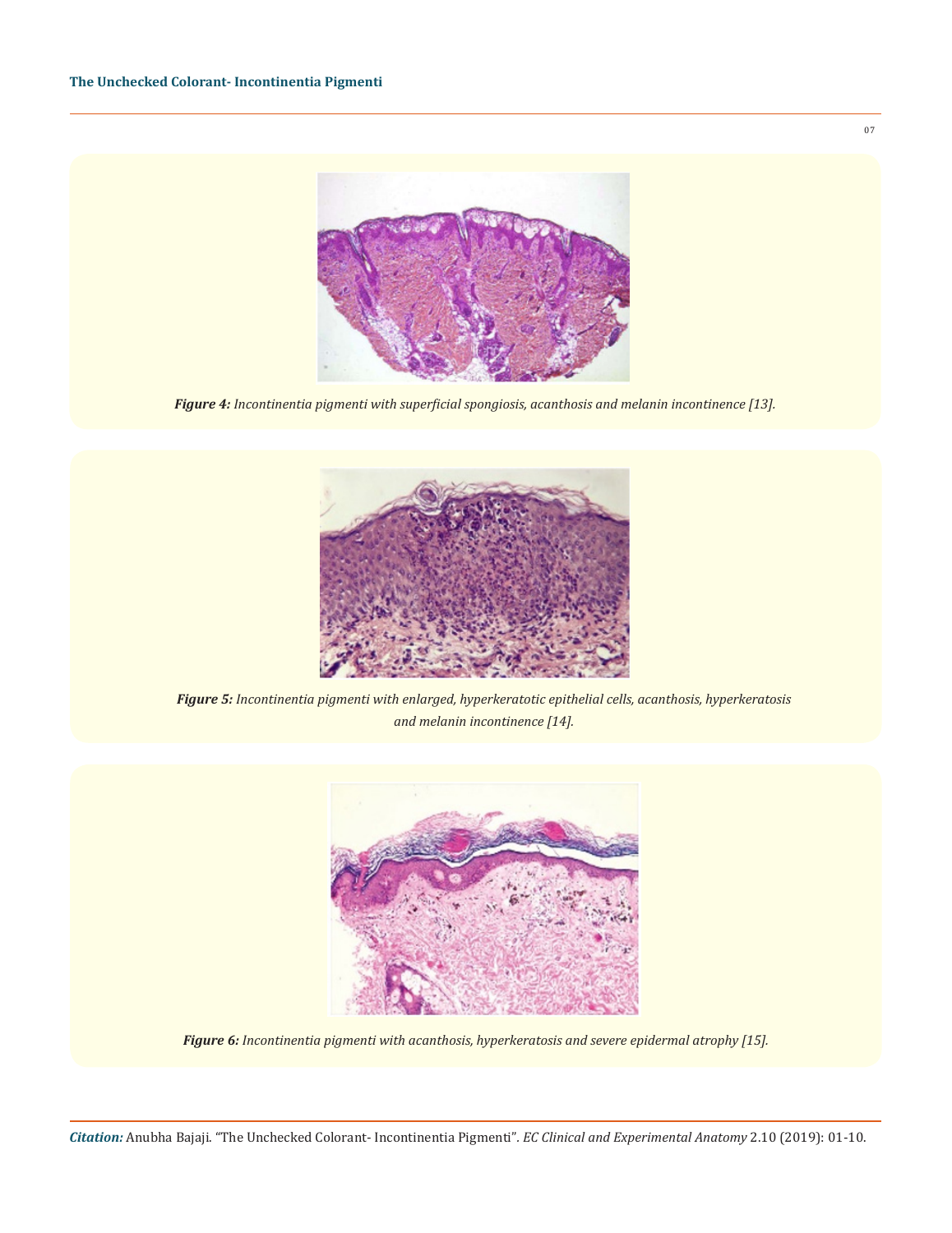

*Figure 7: Incontinentia pigmenti with acanthosis, papillomatosis, enlarged hyperkeratotic cells and melanin incontinence [16].* 



*Figure 8: Incontinentia pigmenti with superficial epidermal spongiosis, eosinophilic and neutrophilic infiltration and incontinence of melanin pigment [17].nence [16].* 



*Figure 9: Incontinentia pigmenti with marked acanthosis, hyperkeratosis, papillomatosis, spongiosis and enlarged hyperkeratotic cells [18].*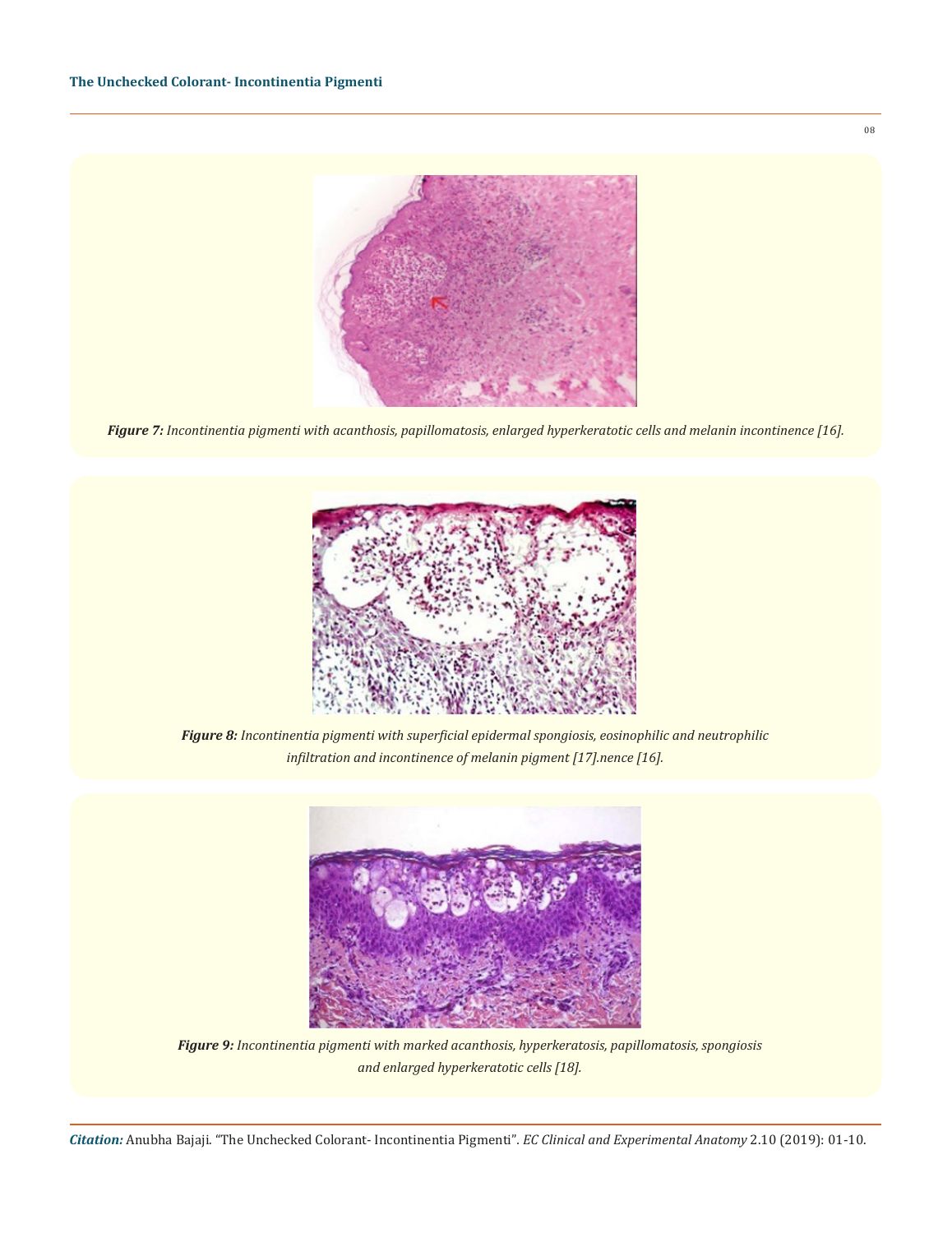

*Figure 10: Incontinentia pigmenti with epidermal spongiosis, eosinophilic infiltration and acanthosis [19]. totic cells [18].*



*Figure 11: Incontinentia pigmenti with hyperkeratosis and marked dermal atrophy with lack of epidermal melanin and eccrine glands [20].*



*Figure 12: Incontinentia pigmenti with acanthosis, hyperkeratosis and spongiosis with eosinophilic infiltration [21].*